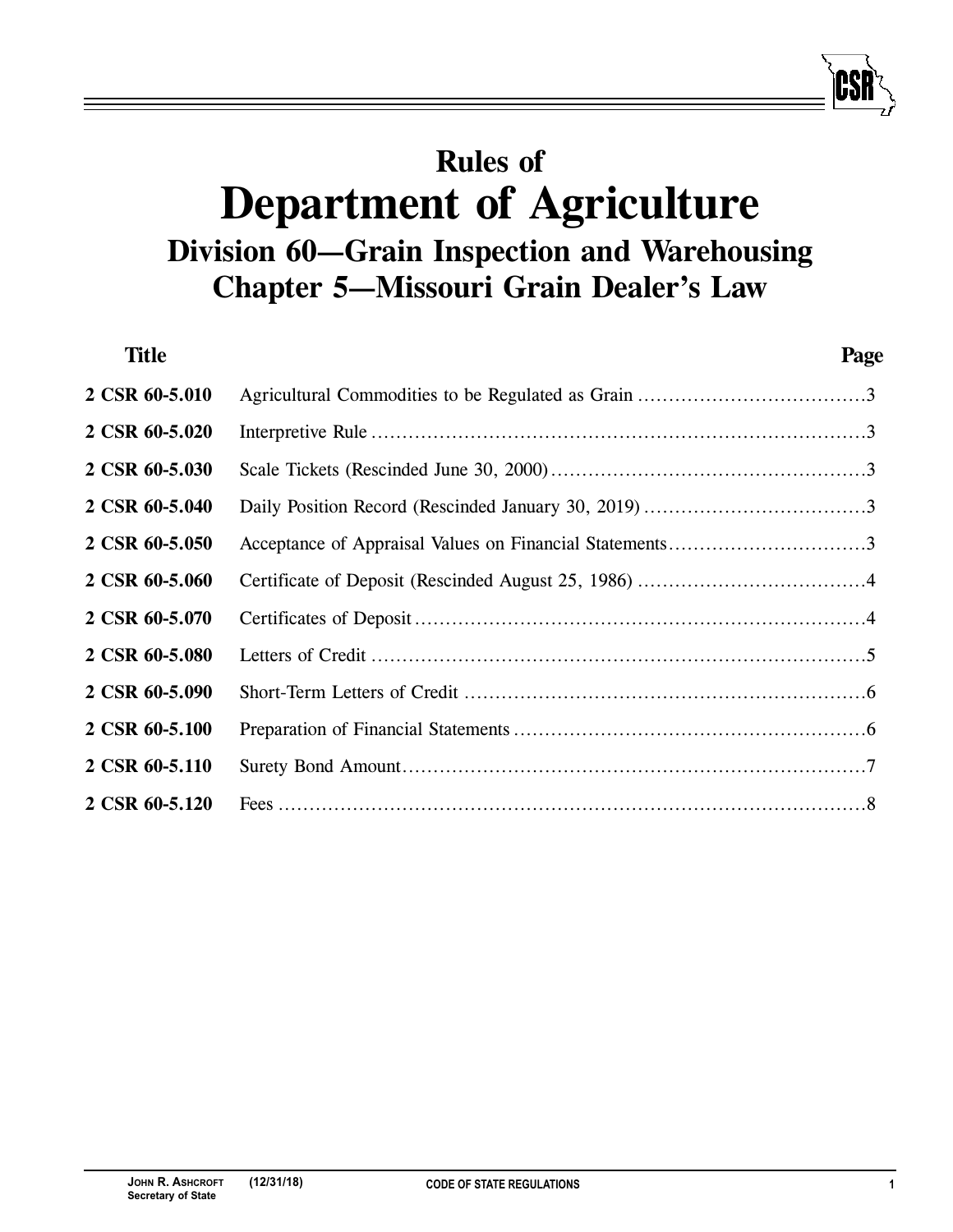

## **Title 2—DEPARTMENT OF AGRICULTURE Division 60—Grain Inspection and Warehousing Chapter 5—Missouri Grain Dealer's Law**

## **2 CSR 60-5.010 Agricultural Commodities to be Regulated as Grain**

*PURPOSE: This rule explains the interpretation made by the department regarding the definition of grain in section 276.401(16), RSMo.*

(1) Rice shall be regulated as grain in addition to any grain for which the United States Department of Agriculture has established standards under the United States Grain Standards Act.

*AUTHORITY: sections 276.401 and 276.406, RSMo Supp. 1999.\* Original rule filed March 12, 1982, effective June 11, 1982. Amended: Filed Jan. 11, 1985, effective May 26, 1985. Amended: Filed Feb. 27, 1991, effective July 8, 1991. Amended: Filed Oct. 25, 1999, effective June 30, 2000.*

*\*Original authority: 276.401, RSMo 1980, amended 1986, 1987, 1997, 1999; and 276.406, RSMo 1980, amended 1986, 1993, 1995.*

#### **2 CSR 60-5.020 Interpretive Rule**

*PURPOSE: This rule explains the interpretation made by the Missouri Department of Agriculture of provisions contained in sections 276.401–276.582, RSMo which may be confusing or subject to differing interpretations by interested members of the public.*

(1) The provisions of section  $276.426(2)$ , RSMo, is deemed to mean—

(A) Payment for grain delivered and sold to a licensed grain dealer, with final price established at or prior to delivery, is covered under the grain dealer's security;

(B) Payment of the agreed-upon minimum price of any valid minimum price contract pursuant to 276.461(10), RSMo is covered by the grain dealer's security; and

(C) Except as provided in section (2) of this rule, payment for grain delivered to a licensed grain dealer for which title has transferred to the licensed grain dealer prior to final price being established is not covered under the grain dealer's security.

(2) For the purposes of determining coverage under the licensed grain dealer's security, grain for which a check was issued as payment by a licensed grain dealer that was not paid by the grain dealer's bank, for whatever

reason, shall be deemed to be a grain dealer obligation as if the check was never written (priced but unpaid, deferred payment, delayed price, or minimum price).

*AUTHORITY: section 276.406, RSMo Supp. 1999.\* Original rule filed March 15, 1982, effective June 11, 1982. Rescinded and readopted: Filed Oct. 25, 1999, effective June 30, 2000.*

*\*Original authority: 276.406, RSMo 1980, amended 1986, 1993, 1995.*

#### **2 CSR 60-5.030 Scale Tickets** (Rescinded June 30, 2000)

*AUTHORITY: sections 276.406 and 276.516, RSMo 1986. Original rule filed March 15, 1982, effective June 11, 1982. Rescinded: Filed Oct. 25, 1999, effective June 30, 2000.*

## **2 CSR 60-5.040 Daily Position Record** (Rescinded January 30, 2019)

*AUTHORITY: section 276.406, RSMo Supp. 1999. Original rule filed March 15, 1982, effective June 11, 1982. Amended: Filed Oct. 25, 1999, effective June 30, 2000. Rescinded: Filed May 18, 2018, effective Jan. 30, 2019.*

## **2 CSR 60-5.050 Acceptance of Appraisal Values on Financial Statements**

*PURPOSE: This rule sets forth who is eligible to submit an appraisal of financial statement items, what items may be appraised, who may prepare an appraisal, what an appraisal must contain, the definition of fair market value, how often an appraisal must be submitted and how an appraisal will be discounted.*

(1) A grain dealer holding a Missouri grain dealer's license or an applicant for a Missouri grain dealer's license may submit an appraisal of fixed assets, such as land, buildings and equipment, for consideration in computing net worth. However, if at any time the director determines that a serious cash flow problem exists or that current liabilities far exceed current assets, the director may disallow the use of an appraisal in computing net worth.

(2) An appraisal must be submitted by an individual or company competent and experienced in conducting appraisals and in making assessments of the fair market value of fixed assets, such as land, buildings and equipment.

(3) If only land is being appraised, the appraisal may be completed by a real estate salesperson or broker licensed with the Missouri State Real Estate Commission or with a comparable commission of another state. If land is appraised by a real estate salesperson or broker, the appraisal must include at least two (2) quotes of recent sales of similar land in the same geographic area. In the absence of recent sales in the area, this requirement may be waived by the director.

(4) If only transportation or farm equipment is being appraised, the appraisal may be completed by an equipment dealer with experience in appraising transportation and farm equipment.

(5) If a grain dealer holding a Missouri grain dealer's license or an applicant for a Missouri grain dealer's license desires to submit an appraisal, the director may require that the appraisal be conducted by an individual or professional appraisal company holding the designation Member of the Appraisal Institute (MAI) awarded by the American Institute of Real Estate Appraisers (AIREA) of the National Association of Realtors or that the appraisal be conducted by an individual or professional appraisal company who is a member in good standing of the Society of Real Estate Appraisers (SREA).

(6) For an appraisal to be considered in computing net worth, the appraiser must state the estimated fair market value of the items being appraised. For the purpose of this rule, fair market value shall be defined to mean the highest price in terms of money which a property will bring in a competitive and open market under all conditions requisite to a fair sale, buyer and seller each acting prudently, knowledgeable and assuming the price is not affected by undue stimulus.

(7) If buildings, equipment, or both, are being appraised, the appraiser shall use the cost approach (replacement cost less depreciation) or the market data approach, unless an alternate approach is approved by the director.

(8) If an appraiser determines fair market value by computing the replacement cost less depreciation, the appraisal process shall include, but not be limited to, the following steps:

(A) If land is appraised, the value of the land as if vacant is to be estimated;

(B) If improvements on the land are appraised, the cost to reproduce (new) the existing improvements is to be estimated;

(C) For the improvements, the deduction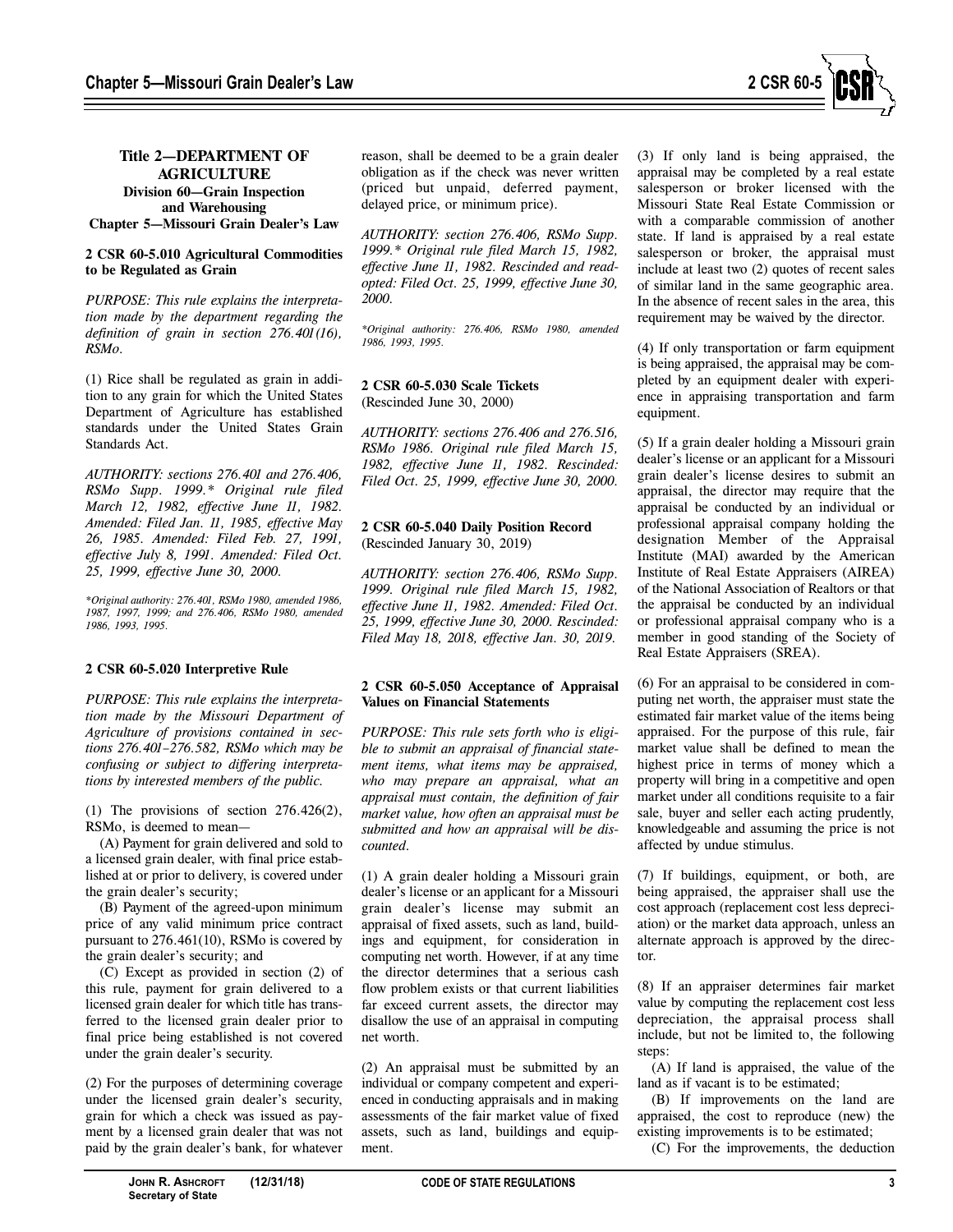**2 CSR 60-5—DEPARTMENT OF AGRICULTURE** Division 60—Grain Inspection and Warehousing

for depreciation from all causes is to be estimated; and

(D) If applicable, the value of the land is to be added to the cost to reproduce (new) the existing improvements less the deduction for depreciation from all causes.

(9) To determine the deduction for depreciation from all causes, the appraiser should evaluate and estimate the disadvantages and deficiencies of the existing improvements as compared with new improvements. Depreciation, when measured as a disadvantage or deficiency, may be one (1) or all of the following kinds:

(A) Physical deterioration—deterioration or the physical wearing out of the property;

(B) Functional obsolescence—a lack of desirability in layout, style and design as compared with that of a new property serving the same function; or

(C) Economic obsolescence—relating to a loss of value from causes outside the property itself.

(10) If an appraiser determines fair market value by using the market data approach or comparison approach, the appraiser shall determine fair market value by comparing known sales of similar properties which have occurred within a recent period of time to the subject property.

(11) All appraisals must be accompanied by a statement of the appraiser's qualifications unless that statement is already on file with the department. This statement should include the appraiser's educational background, his/her experience in preparing appraisals, memberships in professional appraisal societies and organizations and a partial list of past clients.

(12) The appraisal must include a detailed description of the basic method or technique by which the appraised value was determined and must include a certification signed by the appraiser making the following statements:

(A) The appraiser has no present or contemplated future interest in the property appraised; and neither the employment to make the appraisal nor the compensation for it is contingent upon the appraised value of the property;

(B) The appraiser has no personal interest in or bias with respect to the subject matter of the appraisal report or the parties involved;

(C) The appraiser has personally inspected the property, both inside and out, and has made an exterior inspection of all comparable sales listed in the report. To the best of the appraiser's knowledge and belief, all statements and information in the appraisal report are true and correct and the appraiser has not knowingly withheld any significant information;

(D) If the appraiser is affiliated with an appraisal organization, the appraisal report has been made in conformity with and is subject to the requirements of the *Code of Professional Ethics* and the *Standards of Professional Conduct* of the appraisal organization; and

(E) All conclusions and opinions concerning the properties set forth in the appraisal report were prepared by no one other than the appraiser unless otherwise indicated.

(13) The appraiser may set forth all of the limiting conditions (imposed by the terms of the assignment or by the appraiser) affecting the analysis, opinions and conclusions contained in the appraisal report.

(14) To assist the appraiser in setting forth his/her qualifications, experience and other information relating to the performance of the appraisal, the director may prepare a form for use by the appraiser. However, in addition to the appraisal form, the appraiser shall submit a copy of the actual appraisal.

(15) An appraisal shall be accepted for a period of four (4) years from the date of the appraisal. However, if during the four (4) year period the director becomes of the opinion that there may have been a significant reduction in the value of the appraised property, an updated appraisal may be requested. Otherwise, once four (4) years has elapsed, a new appraisal must be submitted with the next required financial statement or the department shall use the book value of the appraised property.

(16) The amount by which the appraised value exceeds the licensee's basis at the time of the appraisal shall be known as appraisal surplus. This value shall be discounted thirty percent (30%) to allow for possible fluctuations in market value and for capital gains taxes that could result if the asset(s) was disposed of at the appraised value. The discounted appraisal surplus shall be added to the book value to arrive at the allowable value for the appraised assets.

(17) If, during the period that an appraisal is allowed, the items included in the appraisal remain on the books or new items are added to the books, the allowable value for fixed assets will be determined by adding the original discounted appraisal surplus to the present book value.

(18) If, during the period that an appraisal is

allowed, some of the items included in the appraisal are removed from the books, the allowable value for fixed assets will be determined by recomputing the original discounted appraisal surplus, taking into account the items that must be removed from both the appraisal and the list of book values and adding the adjusted discounted appraisal surplus to the present book value.

(19) If the book value or basis in the property cannot be determined, the director shall discount the appraisal value thirty percent (30%) to allow for possible fluctuations in market value and for capital gains taxes that could result if the asset(s) was disposed of at the appraised value.

(20) An appraisal of assets will not be accepted for a period of one (1) year after the assets are purchased.

*AUTHORITY: sections 276.406 and 276.421, RSMo Supp. 1999.\* Original rule filed Jan. 11, 1985, effective May 26, 1985. Amended: Filed March 16, 1988, effective June 27, 1988. Amended: Filed Oct. 25, 1999, effective June 30, 2000.*

*\*Original authority: 276.406, RSMo 1980, amended 1986, 1993, 1995; and 276.421, RSMo 1980, amended 1986, 1987, 1997.*

### **2 CSR 60-5.060 Certificate of Deposit** (Rescinded August 25, 1986)

*AUTHORITY: sections 276.406 and 276.431, RSMo Supp. 1984. Original rule filed Jan. 10, 1985, effective May 26, 1985. Emergency rescission filed April 15, 1986, effective April 25, 1986, expired Aug. 23, 1986. Rescinded: Filed May 2, 1986, effective Aug. 25, 1986.*

#### **2 CSR 60-5.070 Certificates of Deposit**

*PURPOSE: This rule sets forth guidelines for the submission, acceptance, safeguarding, possible liquidation and return of a certificate of deposit that has been submitted in lieu of a Missouri grain dealer bond.*

(1) A certificate of deposit (CD) issued by a bank or savings and loan association that is a member in good standing with the Federal Deposit Insurance Corporation or Federal Savings and Loan Insurance Corporation respectively, may be submitted to the Missouri Department of Agriculture in lieu of a Missouri grain dealer bond as required by sections 276.401–276.582, RSMo. The CD must be in an amount equal to the otherwise required bond.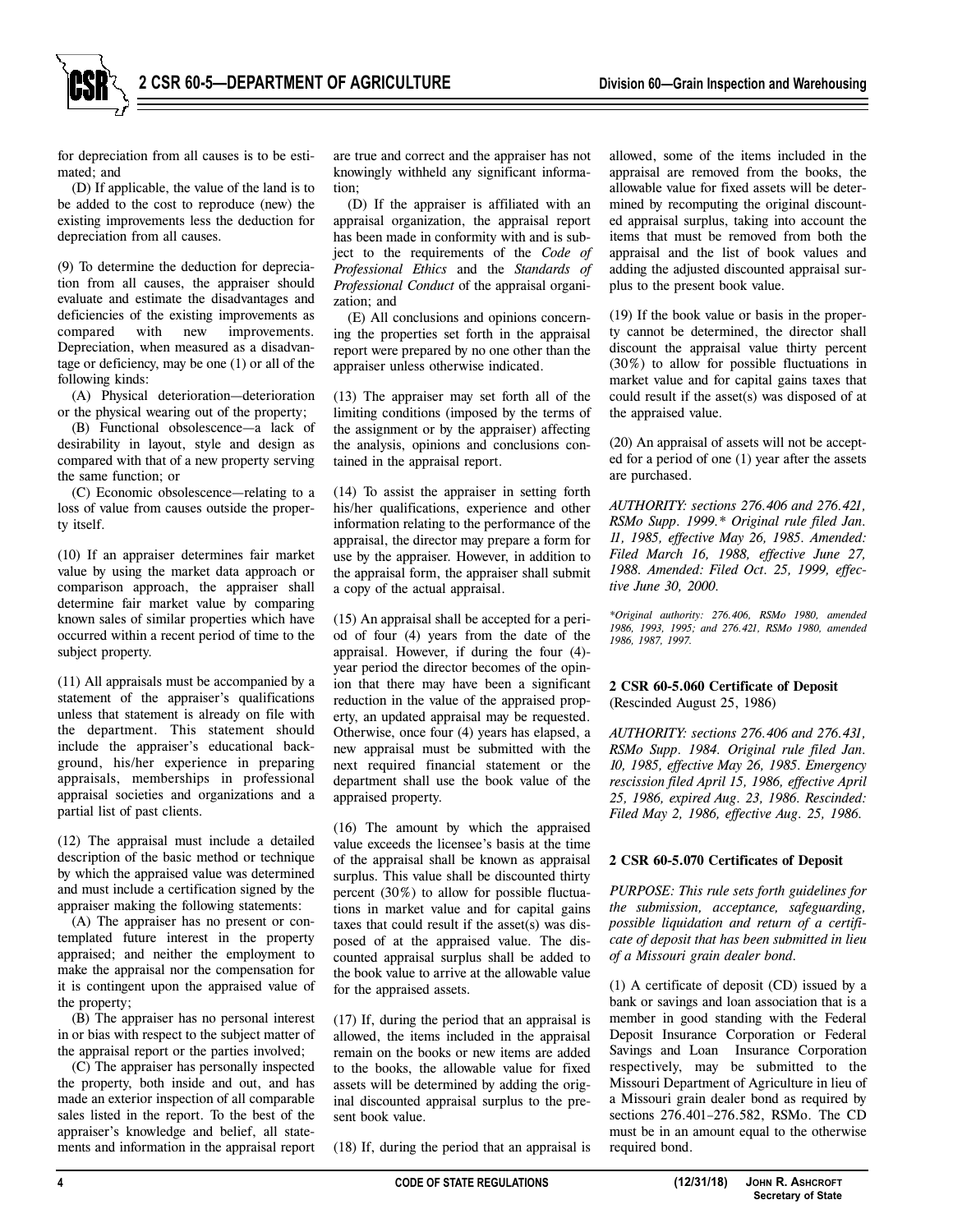

(2) A CD shall have a term of no longer than one (1) year and shall be automatically renewable. However, the term of the CD may be for a period longer than one (1) year if the issuing bank states, in writing, that in the event the Missouri Department of Agriculture liquidates the CD, the bank will honor the request for liquidation and will not assess a penalty for early withdrawal (see 2 CSR 60- 4.140 for certificate of deposit waiver of penalty).

(3) A CD submitted in lieu of a Missouri grain dealer bond shall be held in a safedeposit box of a local bank or savings and loan association by the director of the Missouri Department of Agriculture who shall act as trustee for the benefit of all persons selling grain to the grain dealer as set forth in the Missouri Grain Dealer Law, sections 276.401–276.582, RSMo.

(4) All CDs shall be made payable or properly assigned to the Missouri Department of Agriculture as follows: Pay to the order of the director of the Missouri Department of Agriculture (see 2 CSR 60-4.140 for Certificate of Deposit Assignment Form). If a CD is assigned to the Department of Agriculture, written consent of the assignment must be received from the financial institution issuing the certificate. The director may make the necessary inquiries to determine that the certificate is negotiable and, if applicable, to confirm that the assignment of the CD to the Missouri Department of Agriculture has been approved by the financial institution issuing the CD.

(5) A CD assigned or purchased by a principal, shareholder, officer, employee or any other individual for or on behalf of a licensee shall disclose on its face the name of the licensee in whose favor the CD is deposited. The balance of any proceeds remaining after liquidation and disbursement shall be paid to the assignor or purchaser.

(6) In the event that a plurality of CDs from any number of sources are deposited in satisfaction of a licensee's bonding obligation, the director may satisfy claims arising under the Missouri Grain Dealers Law by liquidating any one (1) or more of these CDs without regard to proration.

(7) In the event that a licensee desires to substitute a bond for a CD then on deposit with the director of agriculture, the CD shall be retained by the Department of Agriculture for a period of ninety (90) days following the later of the effective date of the bond or the date the bond is received by the director. A

substitute bond shall be considered as received or when a binding verbal commitment for a substitute bond has been accepted by the director. The director may retain the CD beyond ninety (90) days for such time as may be required to fully ascertain the existence of any claims. After that, the CD shall be returned to the purchaser. Should the maturity date be interposed during this transition period, the director, at the option of the licensee and upon its timely request, shall cause the CD to be liquidated and the proceeds be deposited in a passbook savings account for the duration of the transition period, when the funds shall be forwarded to the purchaser or assignor of the CD.

(8) A licensee shall be required to augment CD deposits in any situation where it would be required to increase its coverage under a bond; this augmentation shall be commensurate to the increased bond value required.

(9) All CDs liquidated by the Department of Agriculture pursuant to these rules may be redeemed by collection proceedings through a local bank or savings and loan association selected by the director.

(10) A CD may only be liquidated for disbursement upon the same reasons that bond proceeds may be demanded for disbursement and shall apply to all claims whenever arising.

(11) All interest earned on the CD is to be credited or paid directly to the purchaser of the CD, except in the event of liquidation for the purpose of paying claims, in which event interest attributed to the claim amounts shall be payable to claimants.

(12) If a licensee desires to surrender its license and requests the return of a CD to the purchaser, the licensee must return its grain dealer license and make written request by registered or certified mail with return receipt for return of the CD. Upon receipt of the written request and submission of the grain dealer license, the director shall hold the CD until the director is satisfied that no claims exist, which may include a minimum ninety (90)-day holding period, before the CD is returned to the purchaser.

(13) If a grain dealer license is revoked, the CD shall be held by the director for a period of one hundred twenty (120) days or until the director is satisfied that no claims against the licensee exist.

(14) In the event that a licensee desires to substitute a letter of credit for a CD, the director shall return the CD to the purchaser upon receipt and authentication of the letter of credit.

(15) In the event that the amount of the bond required under sections 276.401–276.582, RSMo decreases, a licensee may substitute a CD for the lesser amount; however, this substitution shall be made only at maturity of the CD in possession of the Department of Agriculture or at such time as approved by the director.

(16) If the decrease in bond requirement is due to an increase in net worth, a minimum ninety (90)-day holding period may be required from the date the improved net worth is accepted by the director.

*AUTHORITY: sections 276.406(2) and 276.431, RSMo Supp. 1999.\* Emergency rule filed April 15, 1986, effective April 25, 1986, expired Aug. 23, 1986. Original rule filed May 2, 1986, effective Aug. 25, 1986. Amended: Filed March 16, 1988, effective June 27, 1988. Amended: Filed Oct. 25, 1999, effective June 30, 2000.*

*\*Original authority: 276.406, RSMo 1980, amended 1986, 1993, 1995; and 276.431, RSMo 1980 amended 1986, 1987.*

### **2 CSR 60-5.080 Letters of Credit**

*PURPOSE: This rule sets forth guidelines for the submission, acceptance of, and proceedings upon a bank letter of credit that has been submitted in lieu of a Missouri grain dealer bond.*

(1) A letter of credit issued by a commercial bank chartered under the laws of Missouri, or any other state, or chartered pursuant to the National Banking Act, Title 12 U.S.C. may be submitted to the Missouri Department of Agriculture in lieu of a Missouri grain dealer bond as required by sections 276.401– 276.582, RSMo, provided that the commercial bank adopts and adheres to the rules enumerated in the International Chamber of Commerce publication *UCP-600* pertaining to letters of credit and issues those letters in conformity with Article V of the *Uniform Commercial Code*, section 400.5-101, RSMo. The letter of credit must be in an amount equal to the otherwise required bond.

(2) The letter of credit shall be irrevocable and the beneficiary shall be the Missouri Department of Agriculture. Payment shall be made immediately upon presentment of a sight draft(s) or letter of demand signed by the director of agriculture or his/her designated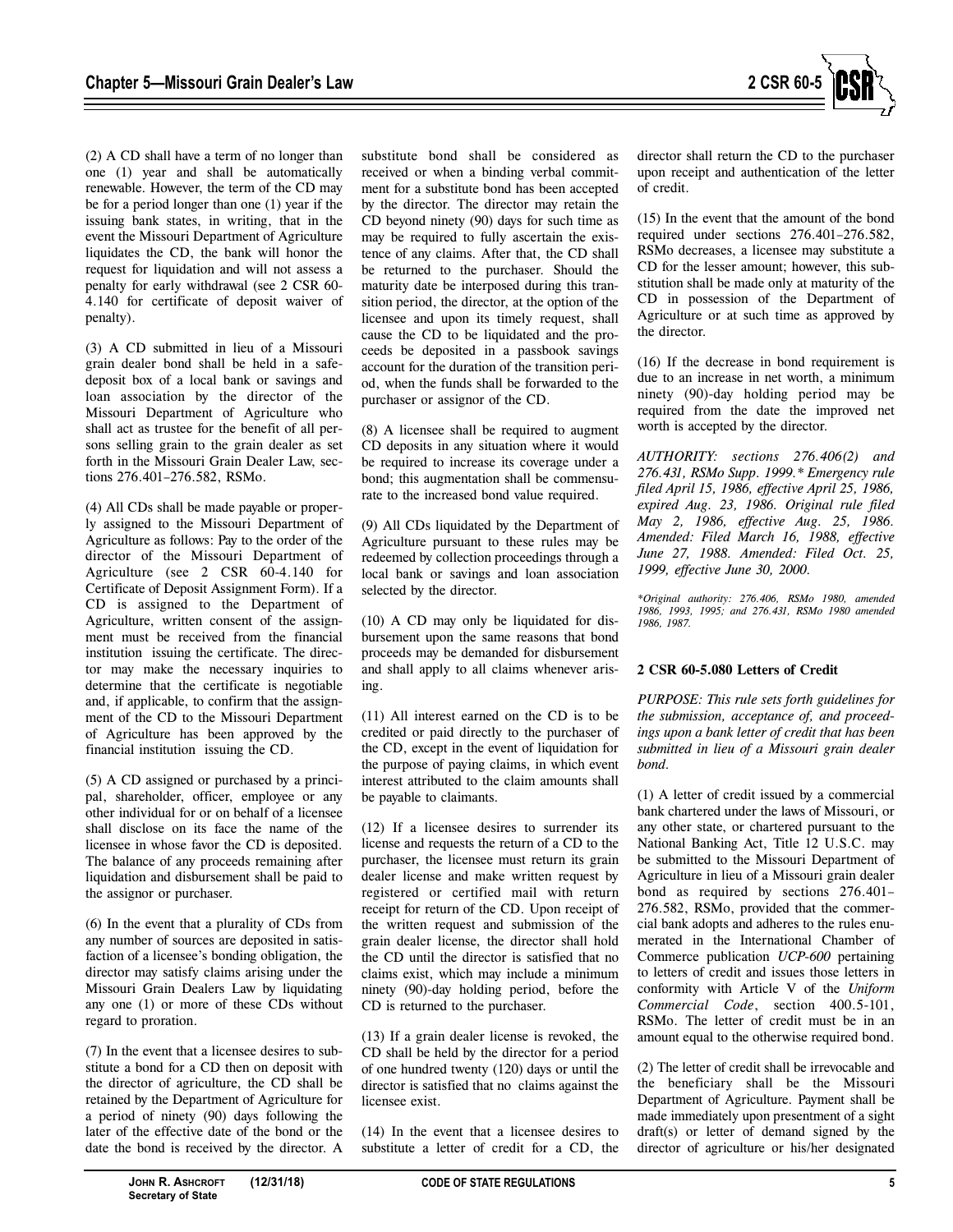representative, without accompanying supporting documentation.

(3) All letters of credit shall conform to a required format, unless waived in writing by the director of agriculture. A standard letter of credit form embodying the required format shall be made available upon the request of any licensee or prospective licensee. Forms may be obtained by directing an inquiry to the Division of Grain Inspection and Warehousing, Missouri Department of Agriculture, P.O. Box 630, Jefferson City, MO 65102 or by telephone at (573) 751-4112.

(4) A sight draft or letter of demand upon a letter of credit may be presented for payment only upon the reasons that bond proceeds may be demanded for disbursement and shall apply to all claims whenever arising.

(5) Letters of credit shall have a term of one (1) year which shall be automatically renewable for additional one- (1-) year terms. A letter of credit may be revoked by the licensee or issuer only at its expiration date by giving the Department of Agriculture at least ninety (90) days' written notice, by certified mail, prior to renewal date. Notice is not deemed sufficiently given unless the director of agriculture receives the cancellation notice in writing, by certified mail, at least ninety (90) days prior to the renewal date of the letter of credit. Upon notice timely received, the licensee shall be required to arrange for substitution of a suitable bond or certificate of deposit (CD) at least sixty (60) days prior to the expiration of the letter of credit. If satisfactory evidence of these arrangements is not timely received, the director shall proceed in accordance with the provisions of section 276.426, RSMo.

(6) If a licensee desires to surrender its license and requests the release of a letter of credit, the licensee must return its grain dealer license and make written request by registered or certified mail with return receipt for the release of the letter of credit. Upon receipt of the written request and the submission of the grain dealer license, the director shall hold the letter of credit until the director is satisfied that no claims exist, which may include a minimum ninety- (90-) day holding period, before notice of release is transmitted to the issuer.

(7) In the event that a licensee desires to substitute a bond for a letter of credit then in possession of the director of agriculture, the letter of credit shall remain in force for a period of ninety (90) days following the later of the effective date of the bond or the date the

bond is received by the director. A substitute bond shall be considered as received by the director when the bond is actually received or when a binding verbal commitment for a substitute bond has been accepted by the director. The director may retain the letter of credit beyond ninety (90) days for such time as may be required to fully ascertain the existence of any claims. After that, notice of release shall be transmitted to the issuer of the letter of credit.

(8) In the event that a licensee desires to substitute a CD for a letter of credit, the director shall transmit a release to the issuer of the credit letter upon receipt and authentication of the CD.

(9) In the event that a plurality of letters of credit from any number of issuers is presented in satisfaction of a licensee's bonding obligation, the director may satisfy claims under the Missouri Grain Dealer's Law by presentment of sight drafts or letter of demand against one (1) or more letters of credit, without regard to proration.

(10) A licensee shall be required to augment letters of credit in any situation where it would be required to increase its coverage under a bond; this augmentation shall be commensurate to the increased bond value required. In the event of a decreased bond requirement, a new letter of credit for the lesser amount may be substituted for a prior letter upon the renewal date of the letter of credit, or at such time as approved by the director.

(11) If the decrease in bond requirement is due to an increase in net worth, a minimum ninety- (90-) day holding period may be required from the date the improved net worth is accepted by the director.

(12) Licensees or prospective licensees may present any combination of CDs, letters of credit, and bonds in satisfaction of its bonding requirement under this chapter; however, in making disbursements for claims, the director shall liquidate the CDs first, draw upon the letters of credit second, and make demand upon a bond(s) third.

(13) When the director has made written demand for payment of a letter of credit, the letter shall be considered paid if the issuing bank, within three (3) days of the bank's receipt of that demand, pays the sum demanded to the director, the sum demanded or if the issuing bank deposits, at a bank designated by the director, in an escrow account solely in

the name of the director within three (3) days of the bank's receipt of that demand. Deposit of the sum demanded in the escrow account shall not constitute refusal or failure of the issuing bank to pay the sum demanded to the director and shall prevent a penalty assessment for refusal or failure to pay the sum demanded to the director. When the sum demanded is deposited in the escrow account, the funds shall remain in the escrow account until the liability of the bank has been determined in accordance with sections 276.401– 276.582, RSMo. In the event that a penalty assessment is necessary in accordance with sections 276.401–276.582, RSMo, this penalty assessment shall begin on the fourth day following the date of the bank's receipt of written demand for payment by the director and shall be assessed at the rate of one-seventh (1/7) of a week for each day of delay.

*AUTHORITY: sections 276.406 and 276.431, RSMo 2000.\* Emergency rule filed April 15, 1986, effective April 25, 1986, expired Aug. 23, 1986. Original rule filed May 2, 1986, effective Aug. 25, 1986. Amended: Filed March 16, 1988, effective June 27, 1988. Amended: Filed Oct. 25, 1999, effective June 30, 2000. Amended: Filed Dec. 29, 2015, effective June 30, 2016.*

*\*Original authority: 276.406, RSMo 1980, amended 1986, 1993, 1995; and 276.431, RSMo 1980, amended 1986, 1987.*

## **2 CSR 60-5.090 Short-Term Letters of Credit**

*Emergency rule filed June 19, 1986, effective June 29, 1986, expired Oct. 27, 1986.*

## **2 CSR 60-5.100 Preparation of Financial Statements**

*PURPOSE: This rule sets forth what financial statements are required with an application for a Missouri grain dealer license, who may prepare the financial statements, how these financial statements shall be prepared and what assets may be disallowed for licensing purposes. Failure to submit financial statements in accordance with these rules may result in denial of the application.* 

(1) The following definitions shall apply to these rules:

(A) Balance sheet—A statement of assets, liabilities and net worth;

(B) Combined balance sheet—A statement that includes all business and personal assets, liabilities and net worth of an individual;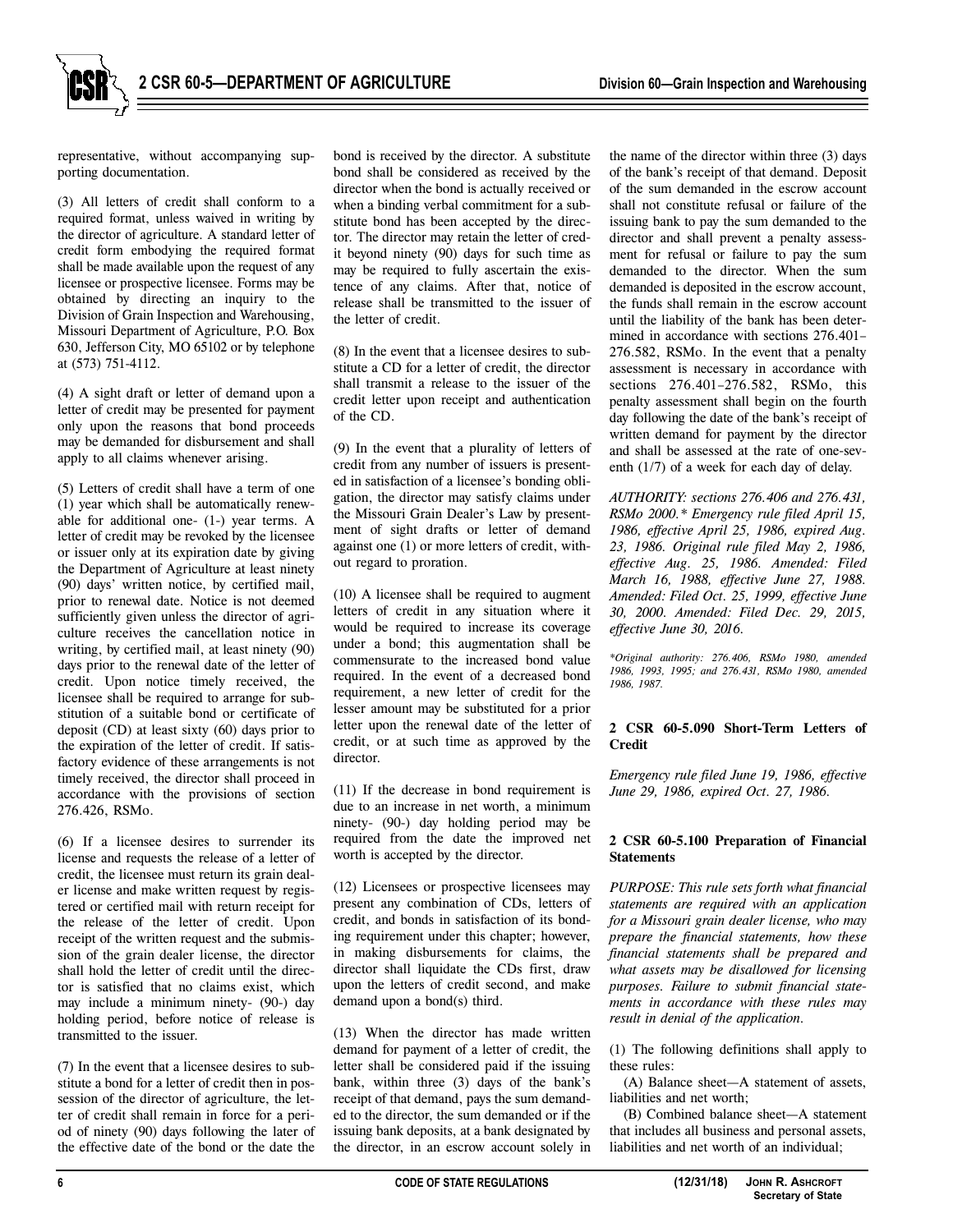

(C) Director—The director of the Missouri Department of Agriculture or a designated representative;

(D) Generally accepted accounting principles (GAAP)—The conventions, rules and procedures necessary to define accepted accounting practice, which include broad guidelines of general application as well as detailed practices and procedures generally accepted by the accounting profession and which have substantial authoritative support from the American Institute of Certified Public Accountants;

(E) Personal balance sheet—A statement of personal assets, liabilities and net worth for an individual including the net equity of all business interests other than those for which an application is being made;

(F) Certified public accountant—Any person permitted to engage in the practice of public accounting under Chapter 326, RSMo;

(G) Qualified accountant—A certified public accountant competent in the application of GAAP provided that this person is not the applicant. Also, that if the applicant is an individual, this person is not an employee of the applicant, or if the applicant is a corporation or partnership, this person is not an officer, shareholder, partner or employee of the applicant; and

(H) Statement of income and expenses—A statement showing the income and expenses of a particular entity for a given period of time.

(2) All applicants for a Missouri grain dealer license shall submit a balance sheet and a statement of income and expenses. The financial statements shall be no more than six (6) months old, unless waived by the director. If waived, the director may require interim financial statements as s/he deems necessary. The financial statements shall be prepared by a certified public accountant in accordance with these rules. If the applicant's certified public accountant has prepared a statement of retained earnings, a statement of changes in financial position, and notes and disclosures to the financial statements, then these items shall also be submitted.

(3) The applicant shall submit copies of the financial statements submitted to the applicant's bonding company, or submitted to the Commodity Credit Corporation in support of a Uniform Grain Storage Agreement, or submitted to the United States Department of Agriculture in support of a federal warehouse license if these financial statements are prepared as of a different date, or for a different period of time, or to show different amounts than those submitted with the application for

a Missouri grain dealer license.

(4) The financial statements required by these rules shall be prepared in accordance with GAAP, except as otherwise allowed or required by these rules.

(5) All financial statements required by these rules shall be prepared on the accrual basis of accounting unless waived by the director. If waived, the director may require the applicant to provide an estimate, prepared by the applicant's qualified accountant, of the effect of converting the financial statements to the accrual basis of accounting.

(6) If the applicant is an individual, the applicant shall submit a balance sheet and a statement of income and expenses for the proprietorship business in accordance with GAAP. If the applicant is an individual, the applicant shall also submit a personal balance sheet. The applicant, in lieu of submitting a business and a personal balance sheet, may submit a combined balance sheet. Personal nonbusiness assets should be shown at the lower of historical cost or estimated fair market value. If the applicant is an individual and desires to show estimated current values that are higher than the historical cost basis for the proprietorship business balance sheet, the personal balance sheet or the combined balance sheet, the estimated current values should be accompanied by a qualified appraisal. If a qualified appraisal is accepted, appropriate adjustments to the balance sheet will be made by the Missouri Department of Agriculture.

(7) If the applicant is a partnership, the applicant shall submit a balance sheet and a statement of income and expenses for the partnership business in accordance with GAAP. Only the partnership assets and liabilities will be considered in computing net worth. The personal financial statements for the individual partners will not be considered in computing net worth.

(8) If the applicant is a partnership and desires to show estimated current values that are higher than the historical cost basis, the estimated current values should be accompanied by a qualified appraisal. If a qualified appraisal is accepted, appropriate adjustments to the balance sheet will be made by the Missouri Department of Agriculture.

(9) If the applicant is a partnership, a copy of a written partnership agreement shall be submitted.

(10) If the applicant is a corporation, the

applicant shall submit a balance sheet and a statement of income and expenses for the corporation in accordance with GAAP. If the applicant is a corporation and desires to show estimated current values that are higher than the historical cost basis, the estimated current values should be accompanied by a qualified appraisal. If a qualified appraisal is accepted, appropriate adjustments to the balance sheet will be made by the Missouri Department of Agriculture.

(11) If the applicant is a corporation and is a part of a majority- or wholly-owned corporate parent/subsidiary relationship, the applicant shall submit the financial statements required by these rules for the applicant and the consolidated financial statements. For licensing purposes, the director may use the applicant's net worth or the consolidated net worth. If the applicant is a wholly- or majority-owned subsidiary, the director may require the applicant to submit a corporate letter of guaranty from the parent company on a form prescribed by the director.

(12) If the applicant is a corporation and is a part of a group of related corporations that do business with each other where the same individual or partnership owns a controlling interest in all of the corporations, the applicant shall submit the required financial statements for the applicant and the combined financial statements for the group of related corporations.

(13) In determining allowable net worth for licensing purposes, the director shall disallow the following assets if s/he is of the opinion that these assets are withdrawals of equity or that these assets are uncollectible: 1) notes receivable due from stockholders, 2) accounts receivable, 3) advances to affiliates, 4) investments or equities in cooperatives and 5) goodwill. The director may also disallow other assets that in his/her opinion are or may be withdrawals of equity or that are or may be uncollectible.

*AUTHORITY: sections 276.406 and 276.421, RSMo Supp. 1999.\* This rule was previously filed as 2 CSR 60-5.090. Original rule filed March 16, 1988, effective June 27, 1988. Amended: Filed Oct. 25, 1999, effective June 30, 2000.*

*\*Original authority: 276.406, RSMo 1980, amended 1986, 1993, 1995; and 276.421, RSMo 1980, amended 1986, 1987, 1997.*

#### **2 CSR 60-5.110 Surety Bond Amount**

*Emergency rule filed March 3, 1993, effective*